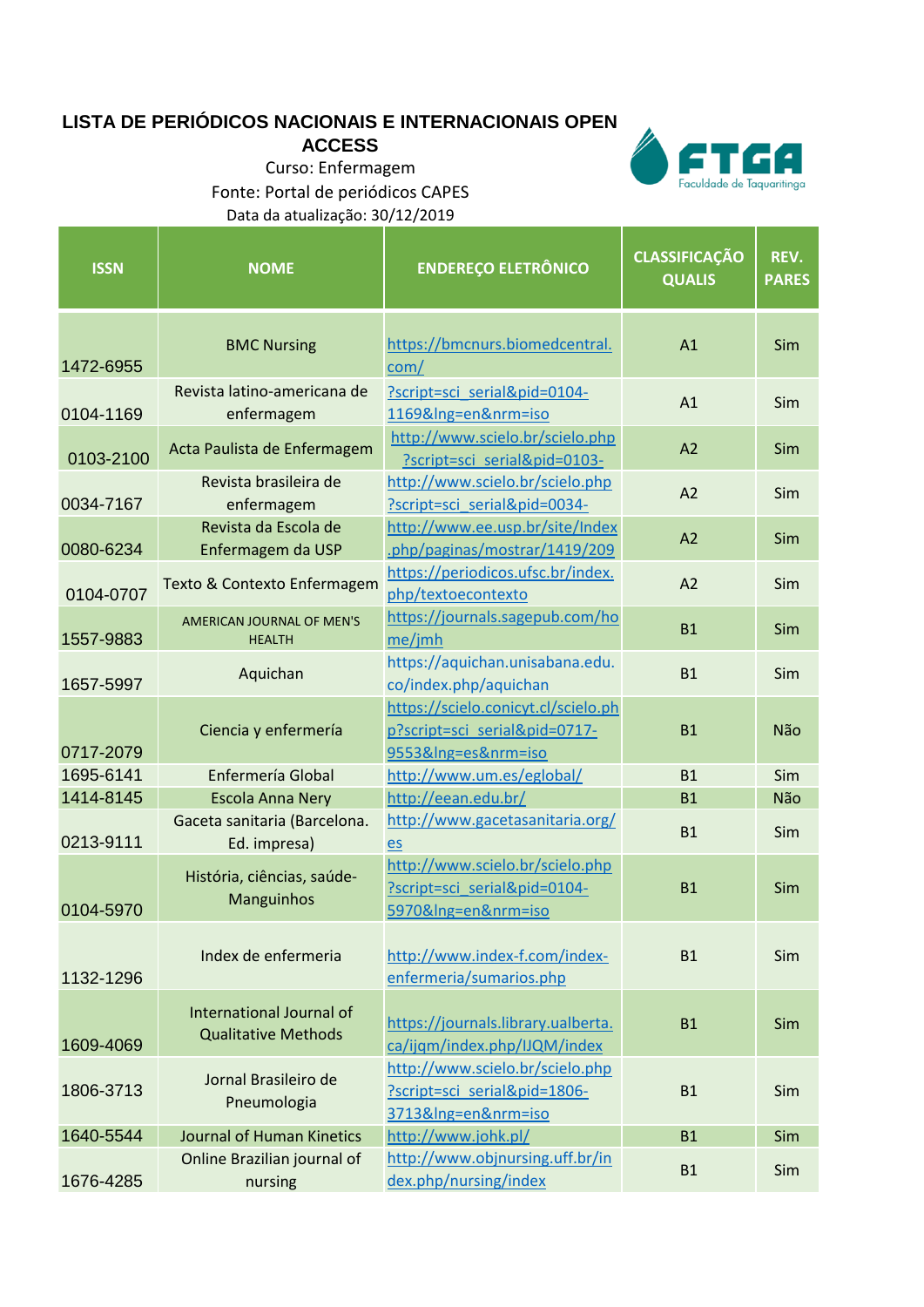| 1517-3852 | <b>Rev Rene</b>                                                    | http://periodicos.ufc.br/rene                                                                        | <b>B1</b>      | Sim |
|-----------|--------------------------------------------------------------------|------------------------------------------------------------------------------------------------------|----------------|-----|
| 0864-0319 | Revista cubana de enfermería                                       | http://bvs.sld.cu/revistas/enf/in<br>dice.html                                                       | <b>B1</b>      | Sim |
| 1518-1944 | Revista eletrônica de<br>enfermagem                                | http://www.fen.ufg.br/revista/                                                                       | <b>B1</b>      | Sim |
| 0102-6933 |                                                                    | https://seer.ufrgs.br/RevistaGau<br>Revista gaúcha de enfermagem chadeEnfermagem/issue/view/3<br>819 | <b>B1</b>      | Sim |
| 1415-2762 | Revista Mineira de<br>Enfermagem                                   | http://www.reme.org.br/Home                                                                          | <b>B1</b>      | Sim |
| 1677-3861 | Ciência, Cuidado e Saúde                                           | http://www.periodicos.uem.br/o<br>js/index.php/CiencCuidSaude                                        | <b>B2</b>      | Sim |
| 0102-4698 | Educação em revista                                                | https://revistas.ufpr.br/educar                                                                      | <b>B2</b>      | Não |
| 1678-2410 | <b>Enfermagem Brasil</b>                                           | http://www.portalatlanticaedito<br>ra.com.br/index.php/enfermage<br>mbrasil/index                    | <b>B2</b>      | Sim |
| 1409-4568 | Enfermería Actual en Costa<br><b>Rica</b>                          | https://revistas.ucr.ac.cr/index.p<br>hp/enfermeria                                                  | <b>B2</b>      | Não |
| 1134-928X | Gerokomos                                                          | http://scielo.isciii.es/scielo.php?<br>script=sci_serial&pid=1134-<br>928X&Ing=en&nrm=iso            | <b>B2</b>      | Sim |
| 0120-5307 | Investigación y Educación en<br>Enfermeria                         | http://www.scielo.org.co/scielo.<br>php?script=sci_issues&pid=0120-<br>5307&nrm=iso&Ing=en           | <b>B2</b>      | Sim |
| 1697-218X | Nure Investigacion                                                 | http://www.nureinvestigacion.es                                                                      | <b>B2</b>      | Sim |
| 2090-1429 | <b>NURSING RESEARCH AND</b><br><b>PRACTICE</b>                     | https://www.hindawi.com/journ<br>als/nrp/                                                            | B <sub>2</sub> | Sim |
| 2230-522X | Nursing: Research and Reviews sing-research-and-reviews-           | https://www.dovepress.com/nur<br>journal                                                             | <b>B2</b>      | Sim |
| 0104-7809 | O Mundo da saúde                                                   | http://www.revistamundodasau<br>de.com.br/                                                           | <b>B2</b>      | Não |
| 0874-0283 | Referência                                                         | http://www.scielo.mec.pt/scielo.<br>php?Ing=en&nrm=iso&script=sci<br>issues&pid=0874-0283            | <b>B2</b>      | Sim |
| 0102-5430 | Revista Baiana de Enfermagem                                       | https://portalseer.ufba.br/index.<br>php/enfermagem/index                                            | <b>B2</b>      | Sim |
| 1983-5175 | Revista Brasileira de Cirurgia<br>Plástica                         | http://www.rbcp.org.br/                                                                              | <b>B2</b>      | Não |
| 2216-0973 | <b>Revista Cuidarte</b>                                            | http://revistas.udes.edu.co/site/<br>index.php/cuidarte                                              | <b>B2</b>      | Sim |
| 2179-7692 | Revista de Enfermagem da<br>Universidade Federal de Santa<br>Maria | https://periodicos.ufsm.br/reufs<br>m                                                                | <b>B2</b>      | Não |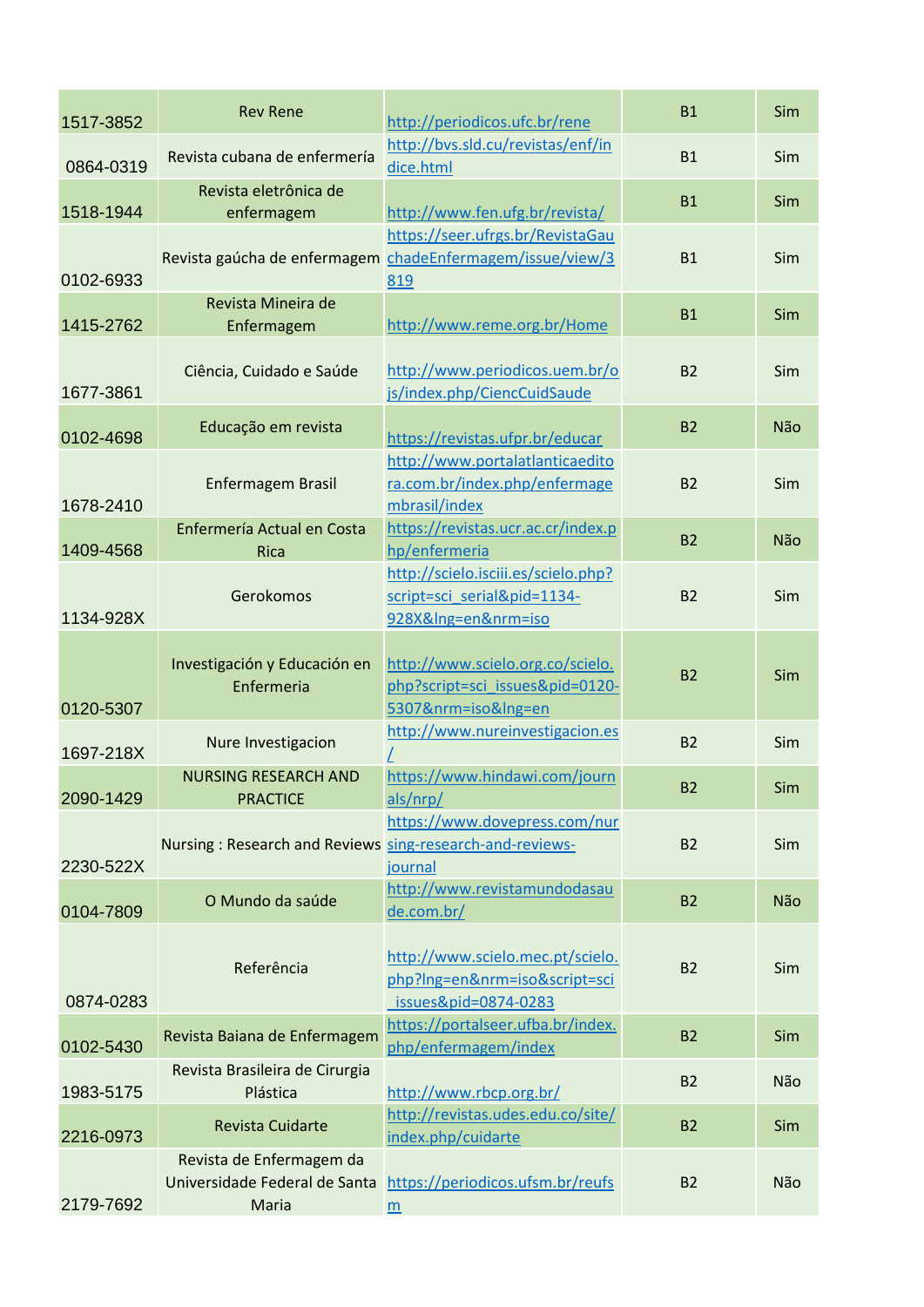| 2236-6091 | Revista de Enfermagem do<br><b>Centro-Oeste Mineiro</b> | http://seer.ufsj.edu.br/index.php<br>/recom/index                                      | <b>B2</b> | Não |
|-----------|---------------------------------------------------------|----------------------------------------------------------------------------------------|-----------|-----|
| 1981-8963 | Revista de enfermagem UFPE<br>on line                   | https://periodicos.ufpe.br/revist<br>as/revistaenfermagem/index                        | <b>B2</b> | Sim |
| 2175-5361 | Fundamental                                             | Revista de Pesquisa: Cuidado é seer.unirio.br/index.php/cuidado<br>fundamental         | <b>B2</b> | Sim |
| 1688-8375 | Enfermería: Cuidados<br>Humanizados                     | https://revistas.ucu.edu.uy/inde<br>x.php/enfermeriacuidadoshuma<br>nizados            | <b>B3</b> | Sim |
| 0103-3123 | H.U. revista                                            | http://www.ufjf.br/hurevista/                                                          | <b>B3</b> | Não |
| 0124-2059 | Investigacion en Enfermeria:<br>Imagen y Desarrollo     | http://revistas.javeriana.edu.co/i<br>ndex.php/imagenydesarrollo                       | <b>B3</b> | Sim |
| 2175-2095 | JBES: Jornal Brasileiro de<br>Economia da Saúde         | http://www.jbes.com.br/br/                                                             | <b>B3</b> | Não |
| 0100-0233 | Revista baiana de Saúde<br>publica                      | http://inseer.ibict.br/rbsp                                                            | <b>B3</b> | Não |
| 1415-2177 | Revista brasileira ci??ncias da<br>sa??de               | http://periodicos.ufpb.br/ojs2/in<br>dex.php/rbcs/index                                | <b>B3</b> | Não |
| 1806-1222 | da saúde                                                | Revista brasileira em promoção https://periodicos.unifor.br/RBP<br>S/index             | <b>B3</b> | Sim |
| 1415-9104 | Revista Terapia Ocupacional da<br><b>USP</b>            | http://www.revistas.usp.br/rto/                                                        | <b>B3</b> | Não |
| 1809-9556 | Arquivos em Movimento                                   | https://revistas.ufrj.br/index.php<br>$\sqrt{am}$                                      | <b>B4</b> | Não |
| 2236-1987 | Journal of Nursing and Health                           | https://periodicos.ufpel.edu.br/<br>ojs2/index.php/enfermagem/                         | <b>B4</b> | Sim |
| 0104-1894 | Journal of the Health Science<br>Institute              | https://www.unip.br/presencial/<br>comunicacao/publicacoes/ics/in<br>dex.aspx          | <b>B4</b> | Não |
| 1517-0276 | Revista da Universidade Vale<br>do Rio Verde            | http://periodicos.unincor.br/ind<br>ex.php/revistaunincor/index                        | <b>B4</b> | Não |
| 2316-9060 | Revista de Cultura e Extensão<br><b>USP</b>             | http://www.revistas.usp.br/rce/i<br>ndex                                               | <b>B4</b> | Sim |
| 2238-7234 | Revista de Enfermagem da<br>Piaui)                      | UFPI (Universidade Federal do https://revistas.ufpi.br/index.ph<br>p/reufpi/index      | <b>B4</b> | Sim |
| 2238-5339 | <b>Brasília</b>                                         | Revista de Medicina e Saúde de https://portalrevistas.ucb.br/ind<br>ex.php/rmsbr/index | <b>B4</b> | Não |
| 2178-2091 | Revista Eletrônica Acervo<br>Saúde                      | https://www.acervosaude.com.b<br>r/index.html                                          | <b>B4</b> | Sim |
| 2316-2007 | Revista Guará                                           | http://periodicos.ufes.br/guara/i<br>ndex                                              | <b>B4</b> | Sim |
| 1984-4239 | Revista Práxis                                          | http://revistas.unifoa.edu.br/inde                                                     | <b>B4</b> | Não |
| 1982-3282 | Revista Saúde                                           | http://revistas.ung.br/index.php<br>/saude/index                                       | <b>B4</b> | Sim |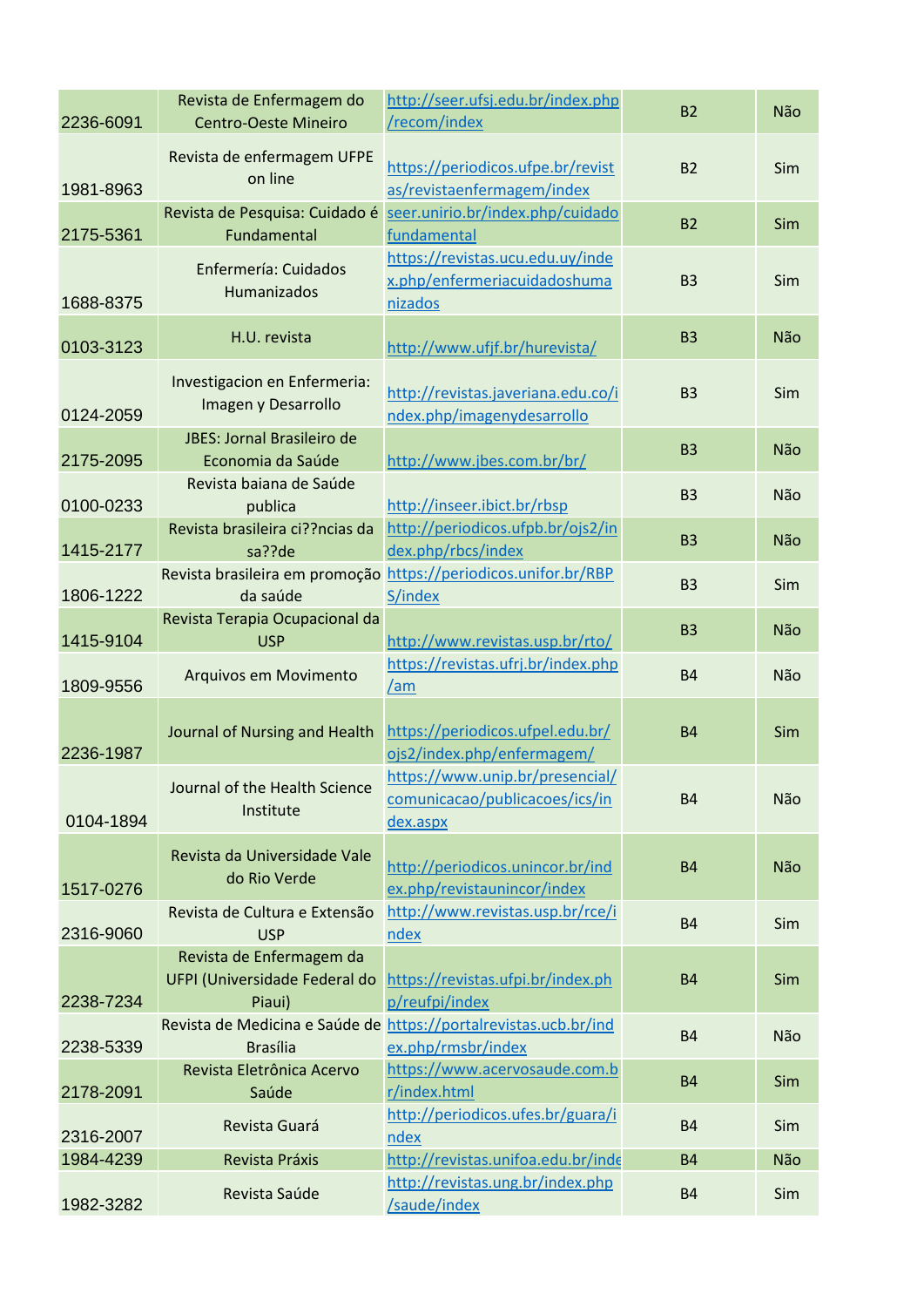| 1809-0761 | Revista Saúde.Com                  | http://www.uesb.br/revista/rsc/<br>ojs/rsc/index | <b>B4</b> | Não |
|-----------|------------------------------------|--------------------------------------------------|-----------|-----|
|           |                                    | http://seer.fclar.unesp.br/tes/in                |           |     |
| 1517-7947 | Temas em Educação e Saúde          | dex                                              | <b>B4</b> | Não |
|           | <b>Global Qualitative Nursing</b>  | https://journals.sagepub.com/ho                  | <b>B5</b> | Sim |
| 2333-3936 | Research                           | me/gqn                                           |           |     |
|           | Revista Enfermagem                 | https://www5.bahiana.edu.br/in                   | <b>B5</b> | Sim |
| 2317-3378 | Contemporânea                      | dex.php/enfermagem                               |           |     |
|           | Afr. J. of Primary Health Care     | https://phcfm.org/index.php/ph                   |           | Sim |
| 2071-2928 | and Family Medicine                | cfm                                              |           |     |
|           | American Journal of Critical       | https://aacnjournals.org/ajcconli                |           | Sim |
| 1062-3264 | Care                               | ne/issue                                         |           |     |
|           | <b>Annals of Intensive Care</b>    | https://link.springer.com/journal                |           | Sim |
| 2110-5820 |                                    | /13613                                           |           |     |
|           |                                    | https://uottawa.scholarsportal.i                 |           |     |
|           | <b>Aporia: The Nursing Journal</b> | nfo/ottawa/index.php/aporia/in                   |           | Sim |
| 1918-1345 |                                    | dex                                              |           |     |
|           | Apunts. Educación física y         | https://www.revista-                             |           |     |
| 1577-4015 | deportes                           | apunts.com/                                      |           | Sim |
|           |                                    |                                                  |           |     |
|           | Asian nursing research             | https://www.journals.elsevier.co                 |           | Sim |
| 1976-1317 |                                    | m/asian-nursing-research                         |           |     |
|           |                                    | http://www.revistas.unal.edu.co                  |           |     |
| 0121-4500 | Avances en Enfermería              | /index.php/avenferm                              |           | Não |
|           |                                    | http://belitungraya.org/BRP/ind                  |           |     |
| 2477-4073 | <b>Belitung Nursing Journal</b>    | ex.php/bnj/index                                 |           | Sim |
|           |                                    | https://bmcpalliatcare.biomedce                  |           |     |
| 1472-684X | <b>BMC Palliative Care</b>         | ntral.com/                                       |           | Sim |
|           | <b>Brazilian Journal of</b>        |                                                  |           |     |
| 1984-8250 | <b>Pharmaceutical Sciences</b>     | http://www.revistas.usp.br/bjps                  |           | Sim |
| 0008-350X | Canadian family physician          | https://www.cfp.ca/                              |           | Sim |
|           |                                    | https://periodicos.unifacex.com.                 |           |     |
| 1518-5184 | Carpe diem                         | br/Revista                                       |           | Não |
|           |                                    | http://scielo.isciii.es/scielo.php?              |           |     |
|           | Clínica y salud                    | nrm=iso&Ing=en&pid=1130-                         |           | Sim |
| 1130-5274 |                                    | 5274&script=sci issues                           |           |     |
|           |                                    | https://journal.umbjm.ac.id/inde                 |           |     |
| 2580-0078 | <b>CNJ: Caring Nursing Journal</b> | x.php/caring-nursing                             |           | Sim |
|           |                                    | https://revistas.ufpr.br/cogitare/               |           |     |
| 1414-8536 | Cogitare Enfermagem                | index                                            |           | Sim |
|           |                                    | https://aacnjournals.org/ccnonli                 |           |     |
| 0279-5442 | <b>Critical Care Nurse</b>         | ne/issue                                         |           | Sim |
| 0353-9504 | <b>Croatian Medical Journal</b>    | http://www.cmj.hr/                               |           | Sim |
|           |                                    | https://curationis.org.za/index.p                |           |     |
| 0379-8577 | Curationis                         | hp/curationis/index                              |           | Sim |
|           |                                    |                                                  |           |     |
| 1446-4381 | eJournal of health informatics     | http://www.ejhi.net/ojs/index.p                  |           | Sim |
|           |                                    | hp/ejhi/index                                    |           |     |
|           | Ellīniko Periodiko tīs             |                                                  |           | Sim |
| 1791-9002 | Nosīleutikīs Epistīmīs             | http://journal-ene.gr/?lang=en                   |           |     |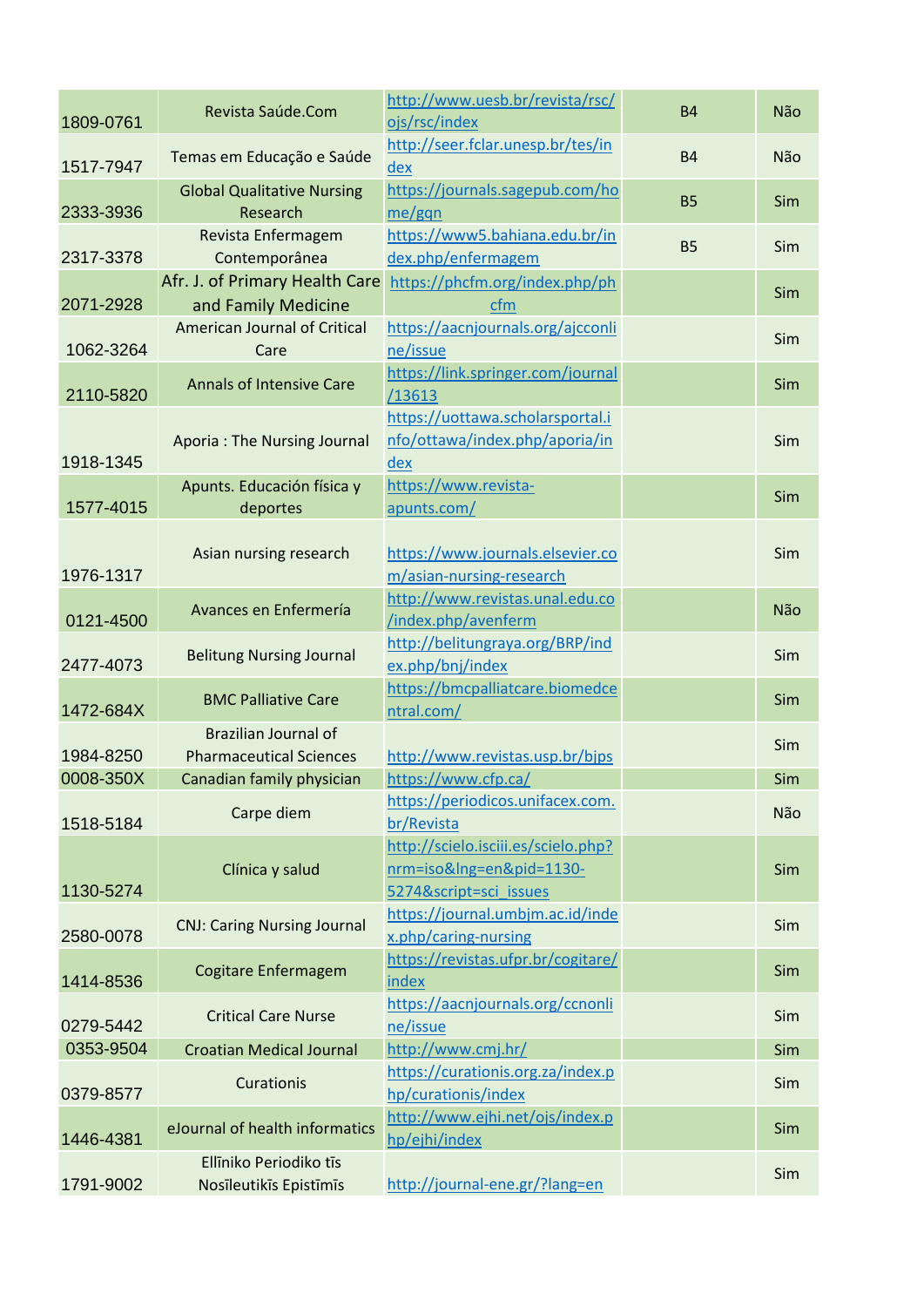| 1988-348X | ENE Revista de enfermería                                            | http://ene-<br>enfermeria.org/ojs/index.php/E<br>NE/index                                          | Não |
|-----------|----------------------------------------------------------------------|----------------------------------------------------------------------------------------------------|-----|
| 2179-2380 | Episteme: revista científica da<br>Espírito Santo                    | Faculdade Católica Salesiana do https://www.ucv.edu.br/publica<br>cao-cientifica/revista- episteme | Não |
| 1367-6539 | <b>Evidence-Based Nursing</b>                                        | https://ebn.bmj.com/content/by<br>/year                                                            | Sim |
| 1827-1987 | <b>Geospatial Health</b>                                             | https://geospatialhealth.net/ind<br>ex.php/gh                                                      | Sim |
| 2309-2963 | <b>Global Journal of Nursing</b><br>Research                         | http://journal.newcenturyscienc<br>e.com/index.php/gjnr                                            | Não |
| 0972-5229 | Indian Journal of Critical Care<br>Medicine                          | https://www.ijccm.org/journalD<br>etails/IJCCM                                                     | Sim |
| 0973-1075 | Indian Journal of Palliative Care                                    | http://www.jpalliativecare.com/                                                                    | Sim |
| 2322-2476 | International journal of<br>community based nursing and<br>midwifery | http://ijcbnm.sums.ac.ir/                                                                          | Sim |
| 2096-6296 | <b>International Journal of Nursing</b><br><b>Sciences</b>           | https://www.journals.elsevier.co<br>m/international-journal-of-<br>nursing-sciences/               | Sim |
|           | The Internet journal of<br>advanced nursing practice                 | http://archive.ispub.com/journal<br>/the-internet-journal-of-                                      | Sim |
| 1523-6064 |                                                                      | advanced-nursing-<br>practice/#sthash.d7je20AB.dpbs                                                |     |
| 0332-3102 | Irish medical journal                                                | http://imj.ie/                                                                                     | Sim |
| 2090-5483 | <b>ISRN Nursing</b>                                                  | https://www.hindawi.com/journ<br>als/isrn/                                                         | Sim |
| 2338-5324 | <b>JKP</b> (Jurnal Keperawatan<br>Padjajaran)                        | http://jkp.fkep.unpad.ac.id/inde<br>x.php/jkp                                                      | Não |
| 1476-9255 | Journal of Inflammation                                              | https://journal-<br>inflammation.biomedcentral.co<br>m/                                            | Sim |
| 1735-9260 | Journal of Mazandaran<br><b>University of Medical Sciences</b>       | http://jmums.mazums.ac.ir/inde<br>x.php?slc_lang=en&sid=1                                          | Sim |
| 1178-2390 | Journal of Multidisciplinary<br>Healthcare                           | https://www.dovepress.com/jou<br>rnal-of-multidisciplinary-<br>healthcare-journal                  | Sim |
|           | Journal of Nepal Medical                                             | https://www.jnma.com.np/jnma                                                                       | Sim |
| 0028-2715 | Association                                                          | /index.php/jnma                                                                                    |     |
| 1058-1243 | The Journal of perinatal<br>education                                | https://www.ncbi.nlm.nih.gov/p<br>mc/journals/359/                                                 | Sim |
| 1836-9553 | Journal of Physiotherapy                                             | https://www.journals.elsevier.co<br>m/journal-of-physiotherapy/                                    | Sim |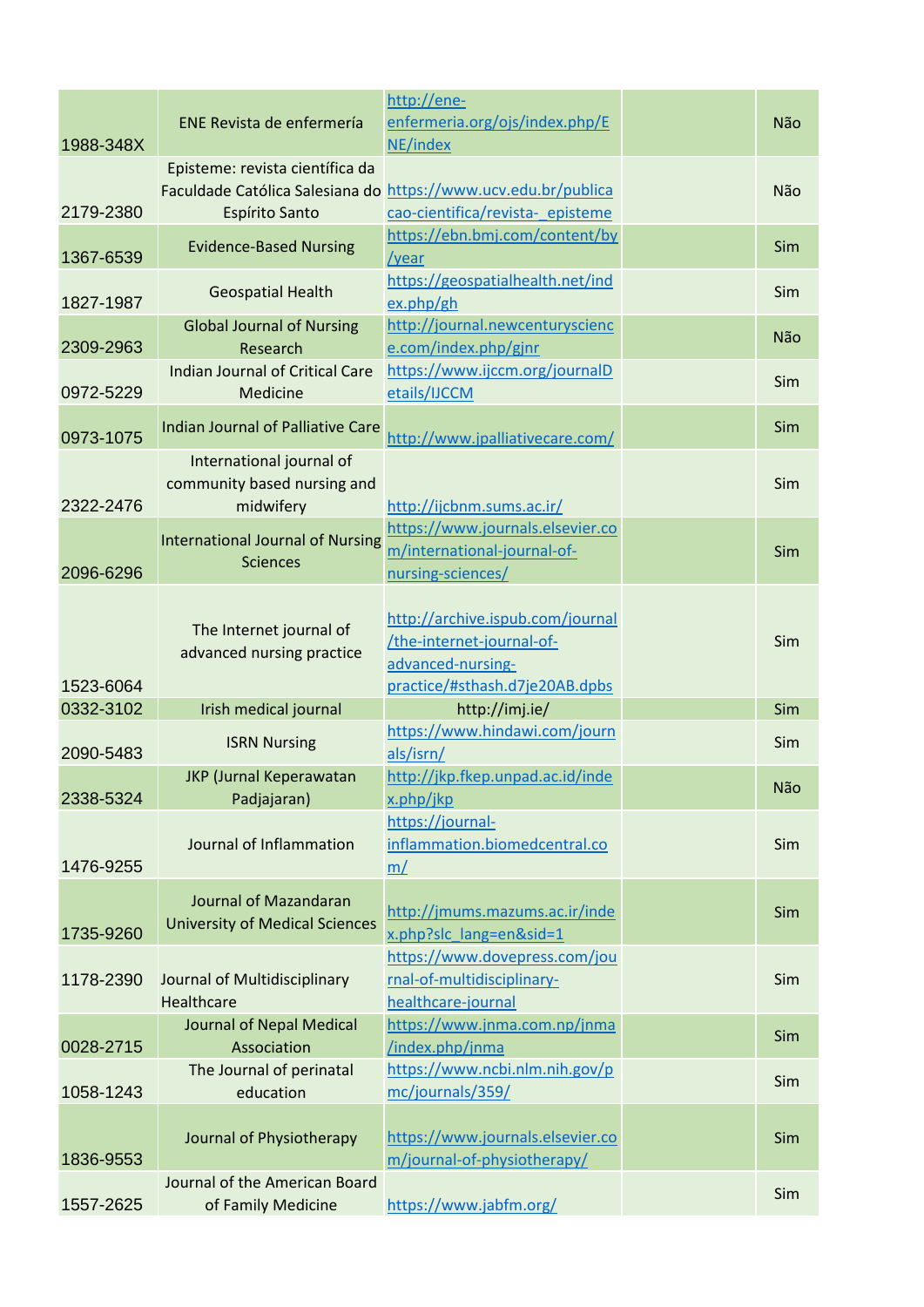| 0893-8652 | The Journal of the American<br><b>Board of Family Practice</b>    | https://www.jabfm.org/                                                               | Sim |
|-----------|-------------------------------------------------------------------|--------------------------------------------------------------------------------------|-----|
| 1478-2715 | Journal of the Royal College of<br><b>Physicians of Edinburgh</b> | http://www.rcpe.ac.uk/college/j<br>ournal-royal-college-physicians-<br>edinburgh     | Sim |
| 1858-3598 | <b>Jurnal Ners</b>                                                | https://e-<br>journal.unair.ac.id/index.php/JN<br><b>ERS/index</b>                   | Sim |
| 2287-1640 | Korean Journal of Women<br><b>Health Nursing</b>                  | https://kjwhn.org/                                                                   | Sim |
| 1727-897X | <b>MediSur</b>                                                    | http://scielo.sld.cu/scielo.php?sc<br>ript=sci_issues&pid=1727-<br>897X&Ing=en&nrm=i | Sim |
| 0123-7047 | <b>MedUNAB</b>                                                    | https://revistas.unab.edu.co/ind<br>ex.php/medunab                                   | Sim |
| 0214-0071 | Motricidad                                                        | http://revistamotricidad.es/open<br>js/index.php?journal=motricidad<br>&page=index   | Não |
| 2087-7811 | Nurse Media: Journal of<br><b>Nursing</b>                         | https://ejournal.undip.ac.id/inde<br>x.php/medianers/index                           | Não |
| 2054-1058 | <b>Nursing Open</b>                                               | https://onlinelibrary.wiley.com/j<br>ournal/20541058                                 | Sim |
| 2352-9008 | <b>NursingPlus Open</b>                                           | https://www.journals.elsevier.co<br>m/nursingplus-open/                              | Sim |
| 1089-9758 | On-line journal of nursing<br>informatics                         | https://www.himss.org/resource<br>s/online-journal-nursing-<br>informatics           | Sim |
| 1091-3734 | Online journal of issues in<br>nursing                            | http://ojin.nursingworld.org/                                                        | Sim |
| 1539-3399 | Online journal of rural nursing<br>and health care                | https://rnojournal.binghamton.e<br>du/index.php/RNO/index                            | Sim |
| 1874-4346 | The open nursing journal                                          | https://www.ncbi.nlm.nih.gov/p<br>mc/journals/690/                                   | Sim |
| 1989-2829 | Páginasenferurg.com                                               | http://www.paginasenferurg.co<br>m/                                                  | Não |
| 1533-3159 | Pain physician                                                    | https://www.painphysicianjourn<br>al.com/index.php                                   | Sim |
| 1178-2242 | <b>Palliative Care: Research and</b><br><b>Treatment</b>          | https://us.sagepub.com/en-<br>us/nam/insights-journals                               | Sim |
| 2047-0525 | <b>Perioperative Medicine</b>                                     | https://perioperativemedicinejo<br>urnal.biomedcentral.com/                          | Sim |
| 1552-5767 | The Permanente journal                                            | https://www.thepermanentejou<br>rnal.org/                                            | Sim |
| 2450-646X | Pielegniarstwo XXI wieku /<br>Nursing in the 21st Century         | https://content.sciendo.com/vie<br>w/journals/pielxxiw/pielxxiw-<br>overview.xml     | Sim |